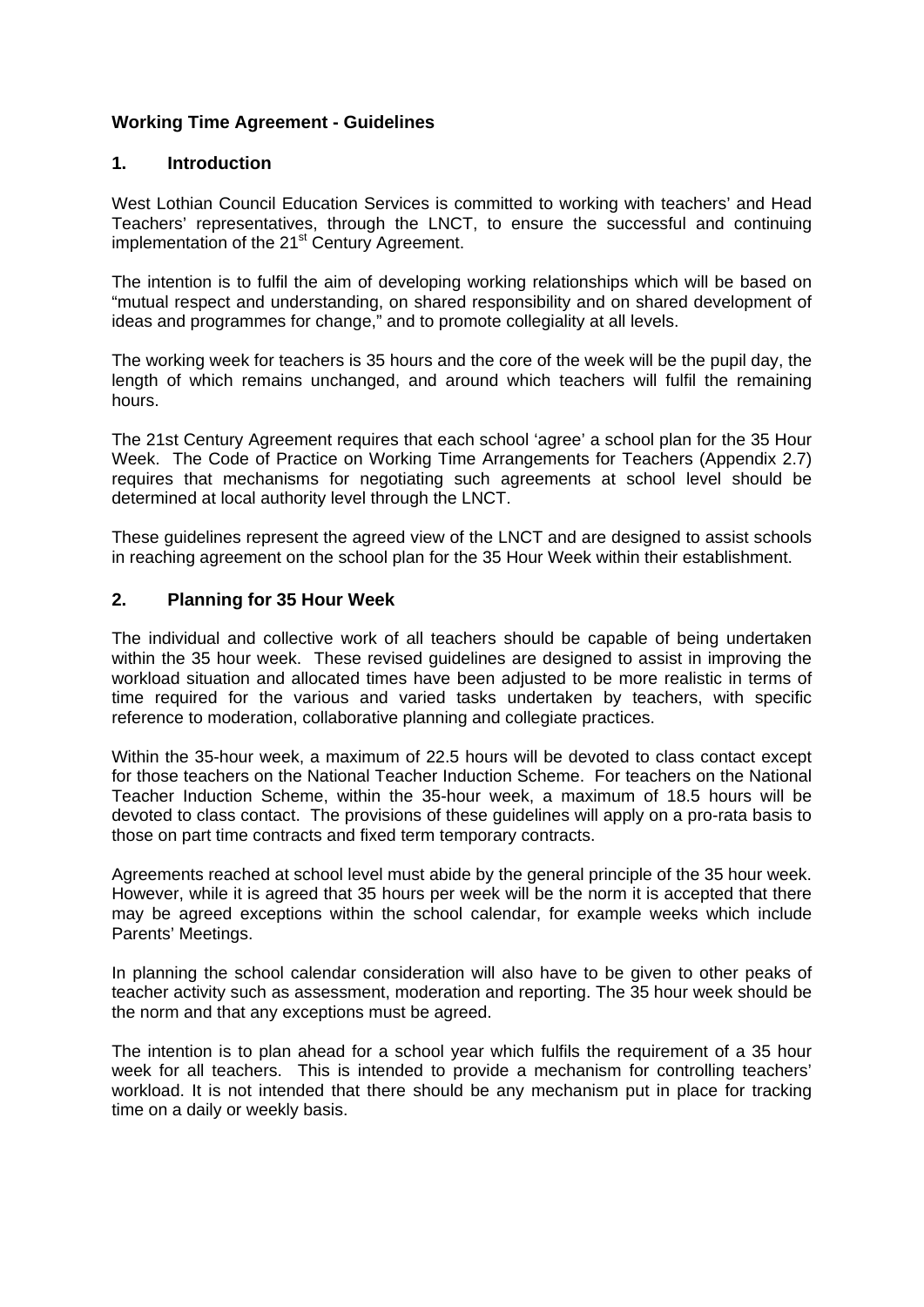It is intended that particular work functions, such as reading e-mails or incident reporting, will be included within the time negotiated and ascribed to particular activities. Such functions will be deemed to be integral to the effective discharge of a teachers professional duties.

It will be up to individual schools to negotiate and agree hours depending on their individual needs.

Once the school plan has been agreed, individual teachers will audit their own proposed activities for the coming year against the agreed list of school activities. This may be part of a group/departmental discussion.

## **3. Class Contact Time**

The maximum class contact time in all sectors has been 22.5 hours per week from August 2006, equating to 855 hours per year.

#### **4. Personal Allowance (Preparation and Correction)**

An allowance of no less than one third of the teacher's actual class contact commitment is provided for preparation and correction. It has been practice in West Lothian Council to set an allowance of 285 hours per year

#### **5. Planning, Assessment, Moderation, Reporting and Recording**

Changes continue to take place in planning in its various forms e.g. forward planning, improvement planning, and individualised plans for pupils. Changes also continue to take place in assessment, moderation, reporting and recording. National Guidance continues to emphasise the combined importance of these tasks.

It remains the duty of teachers to formally report on the work of their pupils. Developments such as the introduction of Tracking and Monitoring in primary schools and Profiling in secondary schools are intended to reduce the burden on teachers. The LNCT will continue to review the process and format of reporting in order to determine whether they can be streamlined without loss of quality.

#### **6. Curricular Development**

Teachers will engage in planning for the development and delivery of aspects of the curriculum at school, cluster and/or authority level.

#### **7. Collegiate Activity**

Teachers will engage in a wide variety of collegiate activity. Examples of this include professional enquiry, professional dialogue with colleagues, quality assurance visits, peer evaluation and collaborative practices.

#### **8. Pupil Performance Review and Self Evaluation**

Schools will identify suitable time for internal review of pupil performance, and resulting self evaluation, at whole school, faculty or departmental level, as appropriate.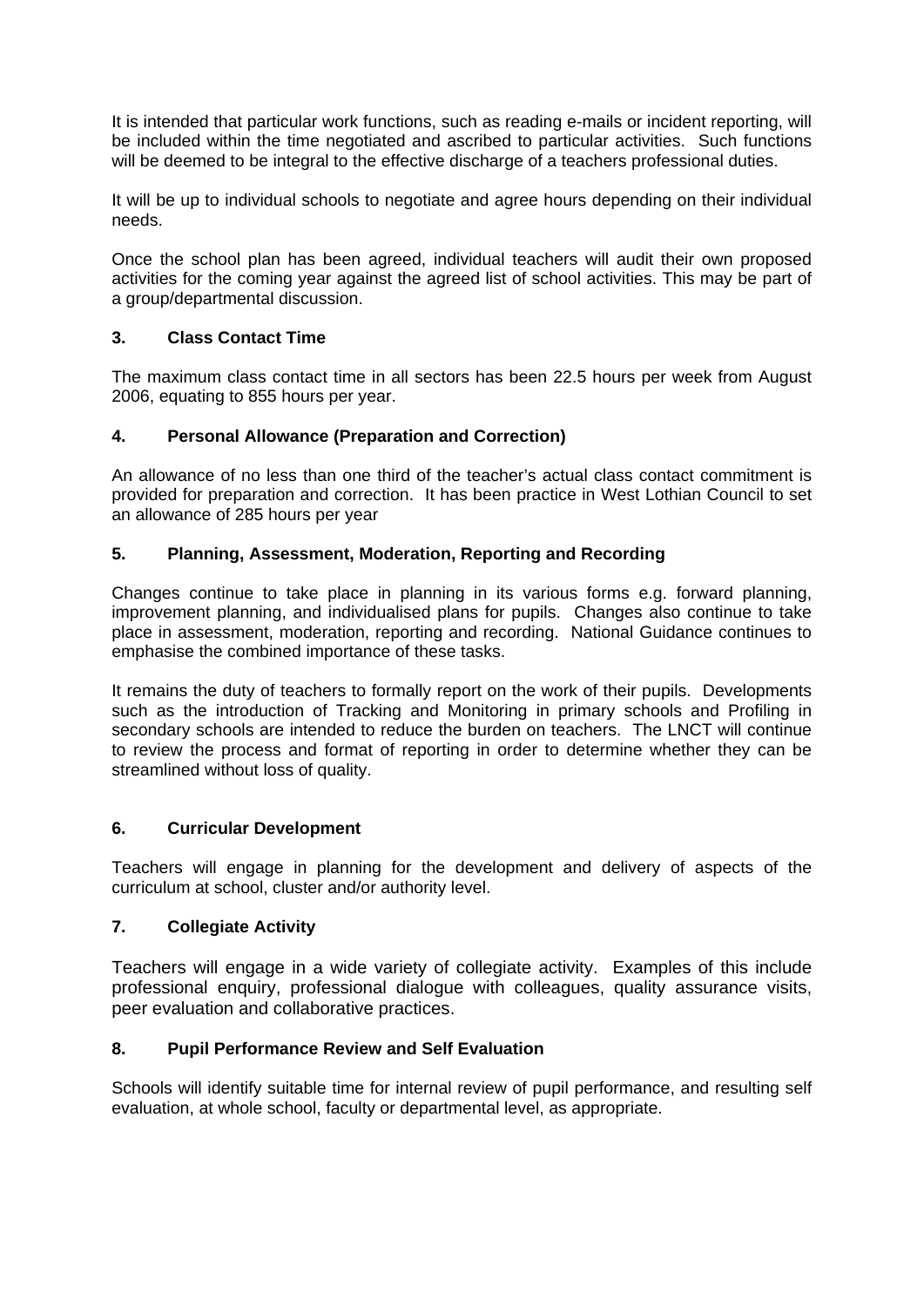## **9. Meetings with Parents**

Staff often meet with parents outwith the formal Parents' Evening structure. To take account of such meetings the allocation for meetings with parents may be increased where appropriate. Agreement should be reached at school level on the timing and structure of parents' meetings.

# **10. Staff Meetings**

.

Staff meetings take various forms e.g. whole school meetings, stage and departmental meetings, guidance/pastoral team meetings, management meetings, working groups etc. Such meetings can take place during or end-on to the pupil day. It is for each establishment to determine suitable arrangements as part of the school agreement.

#### **11. Personal Review and Development**

The Working Time agreement should include sufficient time to allow teachers to fulfil their obligations in terms of Professional Update.. It will be necessary to recognise the additional workload of promoted staff responsible for carrying such reviews in the allocation of Management Time and/or remaining time.

### **12. Use of 'Remaining Time'**

This agreement specifies the time allocation for a variety of collegiate activities. The additional time (that is, beyond class contact time, personal allowance and specified collegiate activities) shall be referred to as the 'remaining time'.

The use of that 'remaining time' will be subject to agreement at school level. The range of appropriate activities is listed in Appendix 2.7, and includes:-

- additional time for preparation and correction
- parents meetings
- staff meetings
- preparation of reports, records etc
- forward planning
- formal assessment
- professional review and development
- curriculum development
- additional supervised pupil activity, and
- career long professional learning

As such, the balance of time can be used by teachers to supplement the time allowed by the Working Time Agreement to undertake the tasks specified within it. It should be noted that an element of flexibility should be factored in to allow for priorities that might arise during the course of the year.

#### **13. Management Time**

All management responsibilities must continue to have an amount of time agreed and allocated specifically to tasks as appropriate.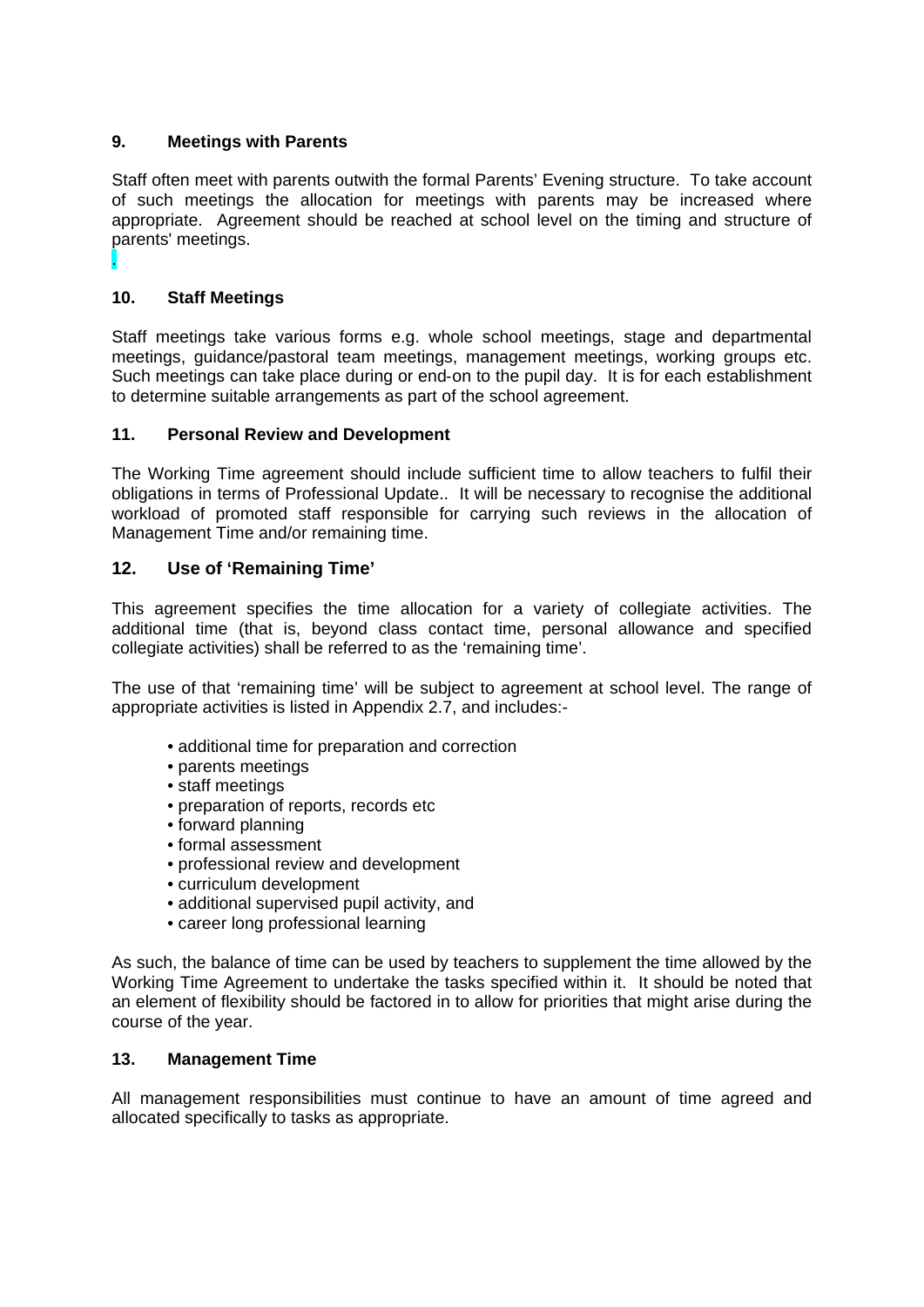## **14. Trade Union/Professional Association Meetings**

An allocation of time may be made for Trade Union meetings. The distribution of that time should be agreed to meet the needs of the school. It is recognised that other Professional Association Activities will take place out with the school day.

### **15. Career Long Professional Learning (CLPL)**

Teachers are expected to continue to meet the full commitment of a maximum of 35 hours CLPL and maintain an individual CLPL record. These 35 hours do not take place during in-Service Days.

#### **16. Time and Place for Activities**

All tasks which do not require the teacher to be on the school premises can be carried out at a time and place of the teacher's choosing: teachers will notify the appropriate manager of their intention in this respect. However, given the nature of schools and the health and safety of students and staff it will be necessary to ensure that appropriate staff cover is available at all times when pupils are present.

All schools will be expected to have clear cover policies within a framework provided by the authority. This will assist teachers in identifying, wherever possible, times and periods when they will be required for cover purposes.

#### **17. Mechanism for Agreement at School Level**

The Head Teacher following consultation with staff and staff representatives will produce a draft calendar of collegiate activities which accords with the Code of Practice on Working Time Arrangements for Teachers. (Appendix 2.7)

In order to further develop a spirit of partnership a school committee should have representation comprising:

- Head Teacher (or Depute).
- Trade Union representation reflecting where necessary the composition of the LNCT.
- Teacher representation.

The committee in small schools may be the full staff.

The committee will follow these guidelines, but will retain flexibility to meet local need.

The agreement and calendar will be signed by the members of the committee.

The agreement and calendar will be submitted to the head of service in order that the LNCT can monitor the implementation of the 35 hour week arrangements.

In the event that an agreement cannot be reached the internal process for dealing with a dispute will be applied.

Where the dispute cannot be settled representatives from both the management and professional associations of the LNCT will investigate the matter and seek resolution of the dispute. Such representatives will not be from the schools where the dispute has arisen.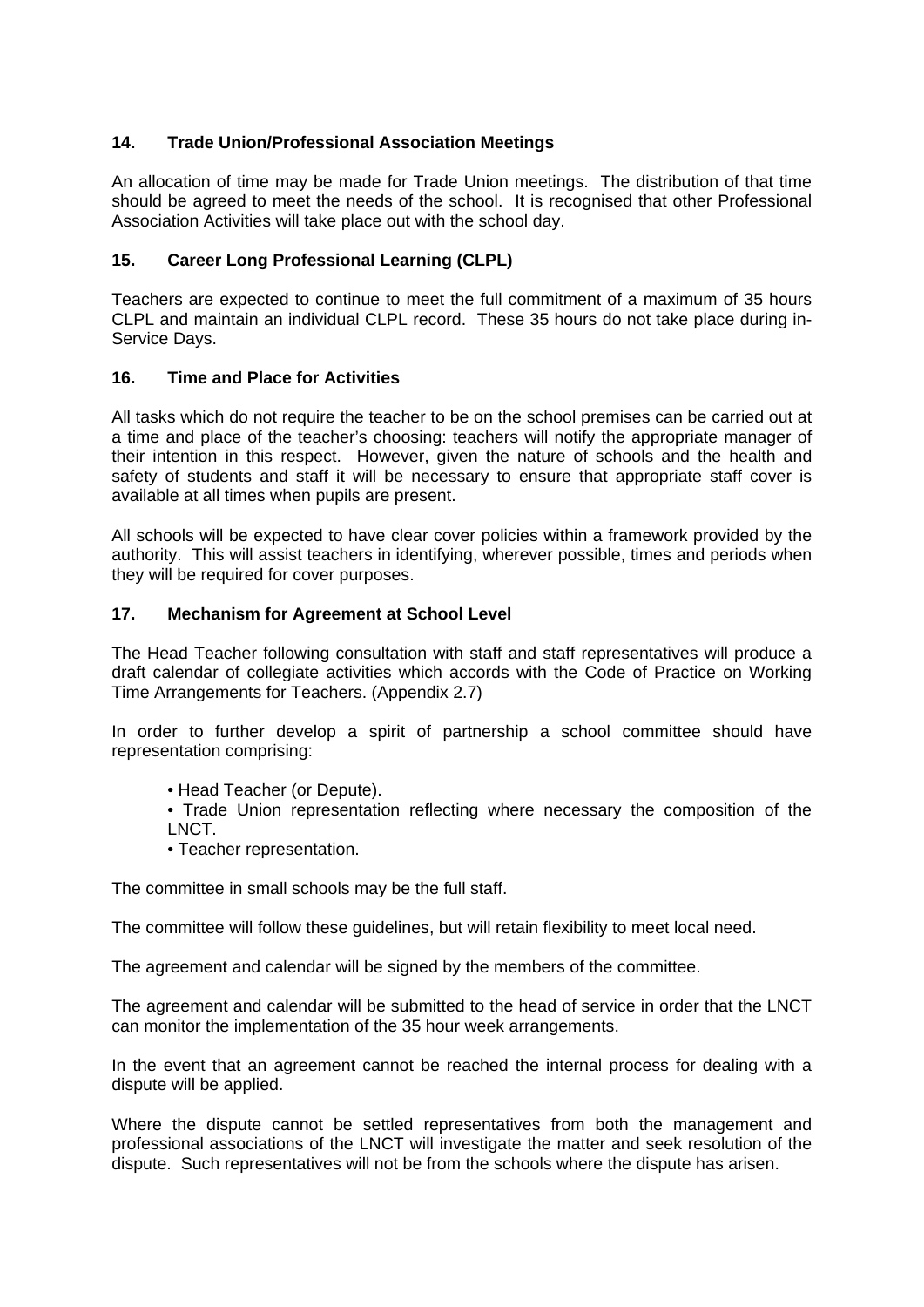Failure to resolve the dispute will be reported to the LNCT.

# *These guidelines are agreed by the West Lothian LNCT. Headteachers will receive a regular briefing on school agreements, to be delivered jointly by representatives of the LNCT.*

### **18 Statement for Practitioners**

These guidelines should be read in the context of 'Curriculum for Excellence: A Statement for Practitioners from HM Chief Inspector of Education', included as Appendix 2 to the document.